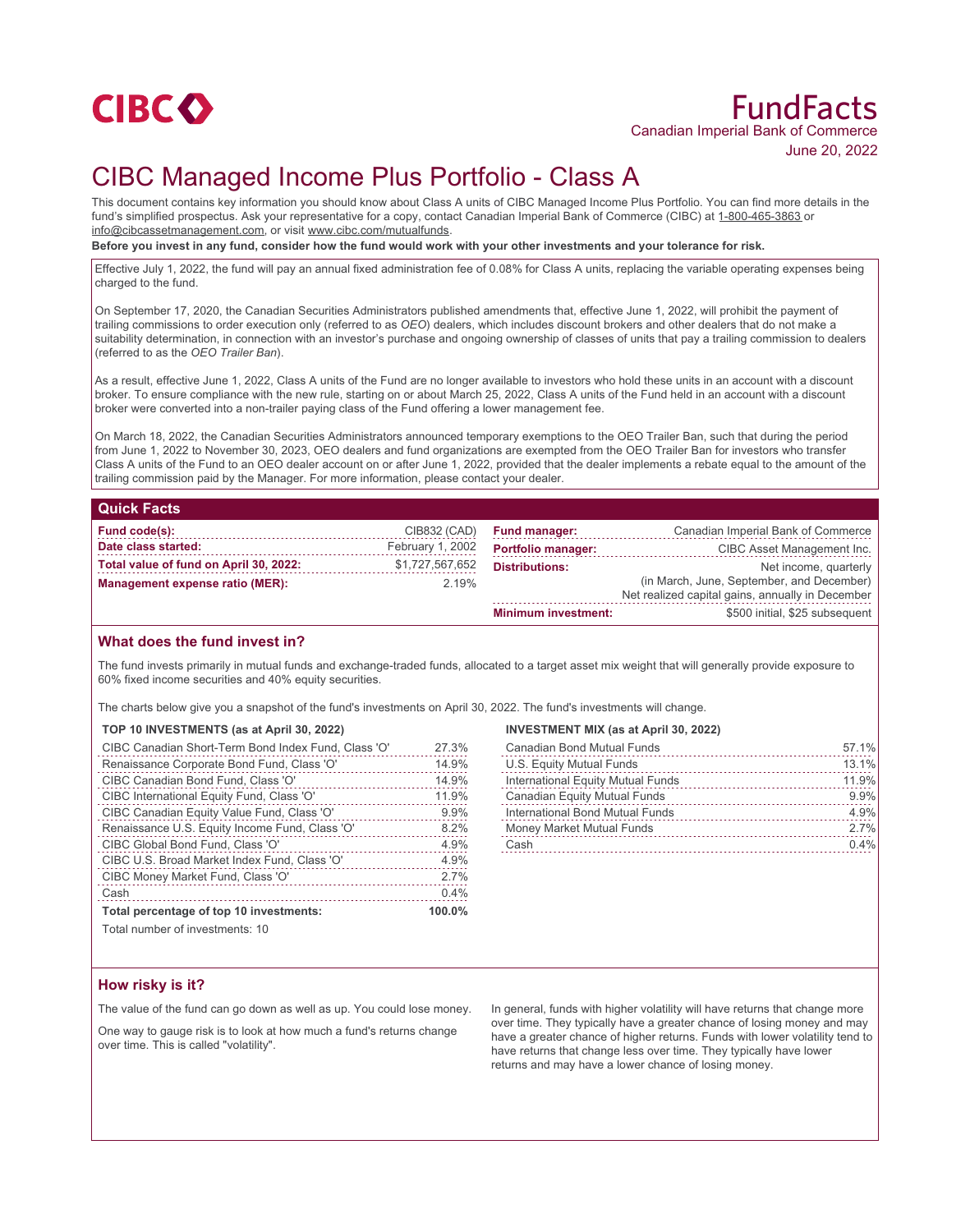## **FundFacts**

## CIBC Managed Income Plus Portfolio - Class A *continued*

For more information about the risk rating, refer to *Investment Risk Classification Methodology* under *Specific Information About Each of the Mutual Funds Described in this Document* in the fund's simplified prospectus. For more information about specific risks that can affect the fund's returns, refer to the simplified prospectus under the section *What* 

Like most mutual funds, this fund does not have any guarantees. You

*are the Risks of Investing in the Fund?* for the fund.

may not get back the amount of money you invest.

### **Risk rating**

CIBC has rated the volatility of this fund as **Low**.

This rating is based on how much the fund's returns have changed from year to year. It does not tell you how volatile the fund will be in the future. The rating can change over time. A fund with a low risk rating can still lose money.



## **How has the fund performed?**

This section tells you how Class A units of the fund have performed over the past 10 years. Returns are after expenses have been deducted. These expenses reduce the fund's returns.

**No guarantees**

#### **YEAR-BY-YEAR RETURNS**

This chart shows how Class A units of the fund performed in each of the past 10 calendar years. Class A units dropped in value in 1 of the 10 years. The range of returns and change from year to year can help you assess how risky the fund has been in the past. It does not tell you how the fund will perform in the future.



#### **BEST AND WORST 3-MONTH RETURNS**

This table shows the best and worst returns for Class A units of the fund in a 3-month period over the past 10 calendar years. The best and worst 3-month returns could be higher or lower in the future. Consider how much of a loss you could afford to take in a short period of time.

|                    | Return   | 3 months ending  | If you invested \$1,000 at the beginning of the period |
|--------------------|----------|------------------|--------------------------------------------------------|
| <b>Best return</b> | 7.5% l   | June 30, 2020    | Your investment would rise to \$1,075                  |
| Worst return       | $-6.7\%$ | │ March 31. 2020 | Your investment would drop to \$933                    |

#### **AVERAGE RETURN**

The annual compounded return of Class A units of the fund was 3.6% over the past 10 years. If you had invested \$1,000 in the fund 10 years ago, your investment would be worth \$1,425 as at April 30, 2022.

| Who is this fund for?                                                                                                                   | A word about tax                                                                                                                                                                                                                                                                                                                                                                                                                                                                                  |
|-----------------------------------------------------------------------------------------------------------------------------------------|---------------------------------------------------------------------------------------------------------------------------------------------------------------------------------------------------------------------------------------------------------------------------------------------------------------------------------------------------------------------------------------------------------------------------------------------------------------------------------------------------|
| Investors who:<br>• are seeking regular income with a secondary focus on capital growth;<br>and<br>• are investing for the medium term. | In general, you will have to pay income tax on any money you make on a<br>fund. How much you pay depends on the tax laws where you live and<br>whether or not you hold the fund in a registered plan such as a<br>Registered Retirement Savings Plan (RRSP) or a Tax-Free Savings<br>Account (TFSA).<br>Keep in mind that if you hold your fund in a non-registered plan, fund<br>distributions are included in your taxable income, whether you receive<br>them in cash or have them reinvested. |
|                                                                                                                                         |                                                                                                                                                                                                                                                                                                                                                                                                                                                                                                   |

## **How much does it cost?**

The following tables show the fees and expenses you could pay to buy, own, and sell Class A units of the fund. The fees and expenses - including any commissions - can vary among classes of a fund and among funds. Higher commissions can influence representatives to recommend one investment over another. Ask about other funds and investments that may be suitable for you at a lower cost.

#### **1. SALES CHARGES**

There are no sales charges payable when you buy, switch, or sell units of the fund through CIBC Securities Inc. or CIBC Investor Services Inc. You may pay sales charges if you purchase units of the fund through another firm.